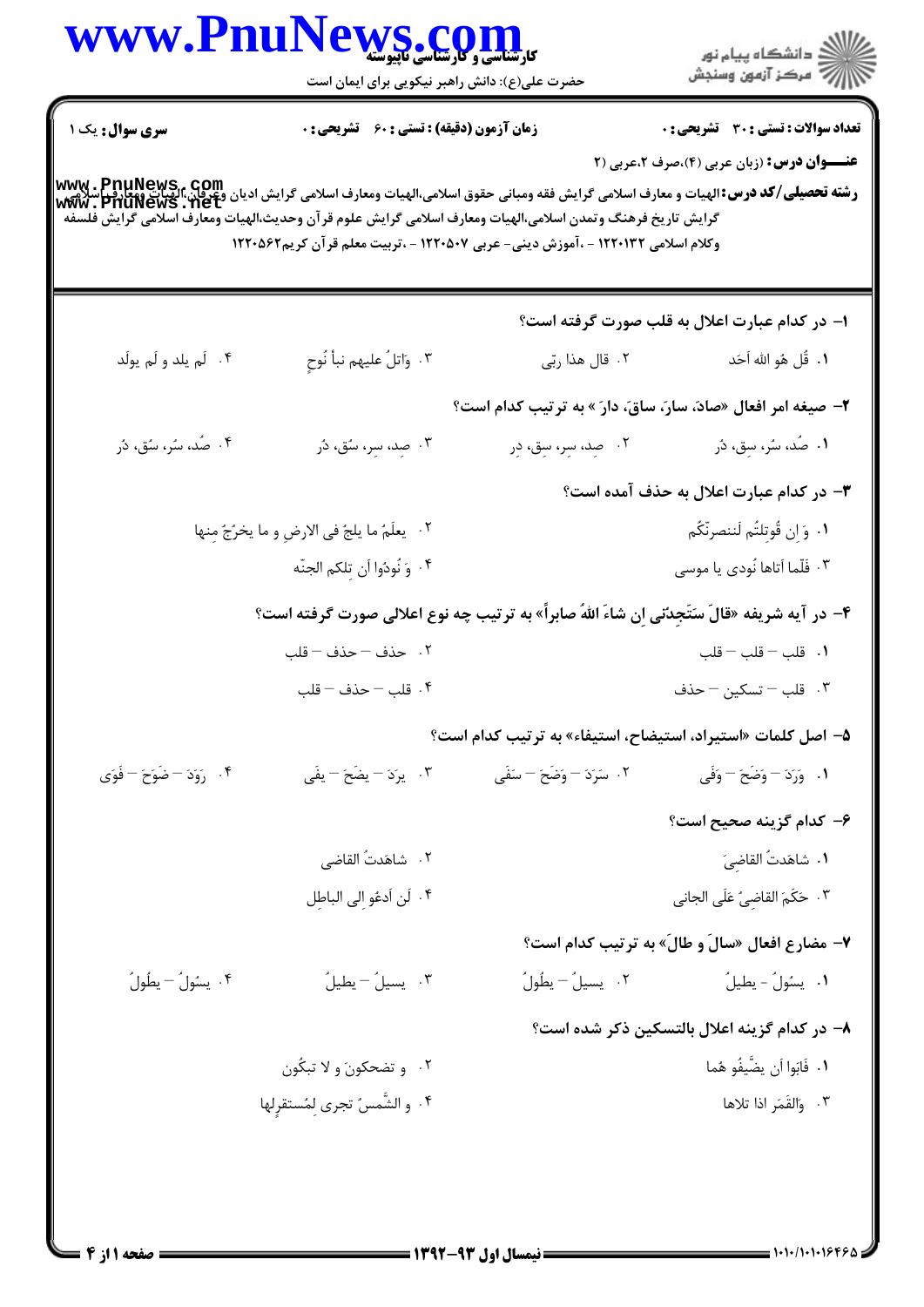|                        | WWW.PnuNews.com<br>حضرت علی(ع): دانش راهبر نیکویی برای ایمان است |                                                                                                                                                                                               | ر<br>ران دانشگاه پيام نور<br>ران مرکز آزمون وسنجش                                                                                                                                                                                     |
|------------------------|------------------------------------------------------------------|-----------------------------------------------------------------------------------------------------------------------------------------------------------------------------------------------|---------------------------------------------------------------------------------------------------------------------------------------------------------------------------------------------------------------------------------------|
| <b>سری سوال : ۱ یک</b> | زمان آزمون (دقیقه) : تستی : 60 گشریحی : 0                        |                                                                                                                                                                                               | <b>تعداد سوالات : تستی : 30 ٪ تشریحی : 0</b>                                                                                                                                                                                          |
|                        |                                                                  | گرايش تاريخ فرهنگ وتمدن اسلامي،الهيات ومعارف اسلامي گرايش علوم قرآن وحديث،الهيات ومعارف اسلامي گرايش فلسفه<br>وكلام اسلامي ١٢٢٠١٣٢ - ،آموزش ديني- عربي ١٢٢٠٥٠٧ - ،تربيت معلم قرآن كريم١٢٢٠٥٤٢ | <b>عنـــوان درس:</b> زبان عربی (۴)،صرف ۲،عربی (۲)<br>www . PnuNews , com<br><b>رشته تحصیلی/کد درس:</b> الهیات و معارف اسلامی گرایش فقه ومبانی حقوق اسلامی،الهیات ومعارف اسلامی گرایش ادیان وعوان،الهیات ومعارف<br>Www . PnuNews . net |
|                        |                                                                  | ۹– اصل کلمات «بناء، بائع، صحائف، اوائل» به ترتیب کدام است؟                                                                                                                                    |                                                                                                                                                                                                                                       |
|                        | ٢. بِناي، بايع، صحايف، اوايل                                     |                                                                                                                                                                                               | ٠١ بِناي، بايع، صَحايف، أواوِل                                                                                                                                                                                                        |
|                        | ۰۴ بِناو، باوِع، صحايف، اواوِل                                   |                                                                                                                                                                                               | ۰۳ بِناي، بايع، صحاوف، اوايل                                                                                                                                                                                                          |
|                        |                                                                  |                                                                                                                                                                                               | <b>۰۱- اصل کلمات «ازدواج و اضطراب» چیست؟</b>                                                                                                                                                                                          |
| ۴. دَوَجَ – أطرَبَ     | ۴. زَوجَ – طَرَبَ                                                | ٢. زَوَجَ - ضَرَبَ                                                                                                                                                                            | ١. أزوَجَ -أضرَبَ                                                                                                                                                                                                                     |
|                        |                                                                  | اا− در کلمات «حَيّ، يمُدٌّ، دُرَرٌ» ادغام به ترتيب چه حکمي دارد؟                                                                                                                              |                                                                                                                                                                                                                                       |
|                        | ۰۲ جواز – وجوب – وجوب                                            |                                                                                                                                                                                               | ۰۱ وجوب – وجوب – جواز                                                                                                                                                                                                                 |
|                        | ۴. وجوب - جواز - امتناع                                          |                                                                                                                                                                                               | ۰۳ جواز – وجوب – امتناع                                                                                                                                                                                                               |
|                        |                                                                  |                                                                                                                                                                                               | <mark>۱۲</mark> - در کدام عبارت ادغام واجب است؟                                                                                                                                                                                       |
|                        | ٢. فاقِعٌ لُونُها تَسُرُّ النّاظِرِين                            |                                                                                                                                                                                               | ٠١. و مَن يشاقِّ الله فَاِنّ الله شديدُ العقاب                                                                                                                                                                                        |
|                        | ۰۴ و مَن يرتَدَّ مِنكُم عَن دينه فسوف ياتي الله بقوم             |                                                                                                                                                                                               | ۰۳ واشدُد عَلى قُلُوبهم                                                                                                                                                                                                               |
|                        |                                                                  |                                                                                                                                                                                               | ١٣- عبارت «ما دَلَّ عَلَى معنى و ذاتٍ معاً، اوحَدَث و صاحبه» تعريف كدام گزينه است؟                                                                                                                                                    |
| ۰۴ اسم جامد            | ۰۳ اسم مشتق                                                      | ۰۲ اسم مصدر                                                                                                                                                                                   | <b>۱.</b> اسم فعل                                                                                                                                                                                                                     |
|                        |                                                                  |                                                                                                                                                                                               | ۱۴– کدام گزینه از اسماء جامد است؟                                                                                                                                                                                                     |
| ۰۴ اسم تفضیل           | ۰۳ اسم منسوب                                                     |                                                                                                                                                                                               |                                                                                                                                                                                                                                       |
|                        |                                                                  |                                                                                                                                                                                               | 1۵– کدام اسم از مشتقات وصفیه است؟                                                                                                                                                                                                     |
| ۰۴ اسم تفضیل           | ۰۳ اسم زمان                                                      | ۰۲ اسم مکان                                                                                                                                                                                   | <b>۱</b> . اسم آلت                                                                                                                                                                                                                    |
|                        |                                                                  |                                                                                                                                                                                               | ۱۶– اسم فاعل فعل های «شَرَفَ، عَطِشَ، سَلِمَ» کدام گزینه است؟                                                                                                                                                                         |
| ۰۴ شَرَف، عاطش، سالم   | ۰۳ أشرف، عَطَش، سَلمان                                           | ۰۲ شریف، عطشان، سالم                                                                                                                                                                          | ۰۱ شارِف، عطشان، سليم                                                                                                                                                                                                                 |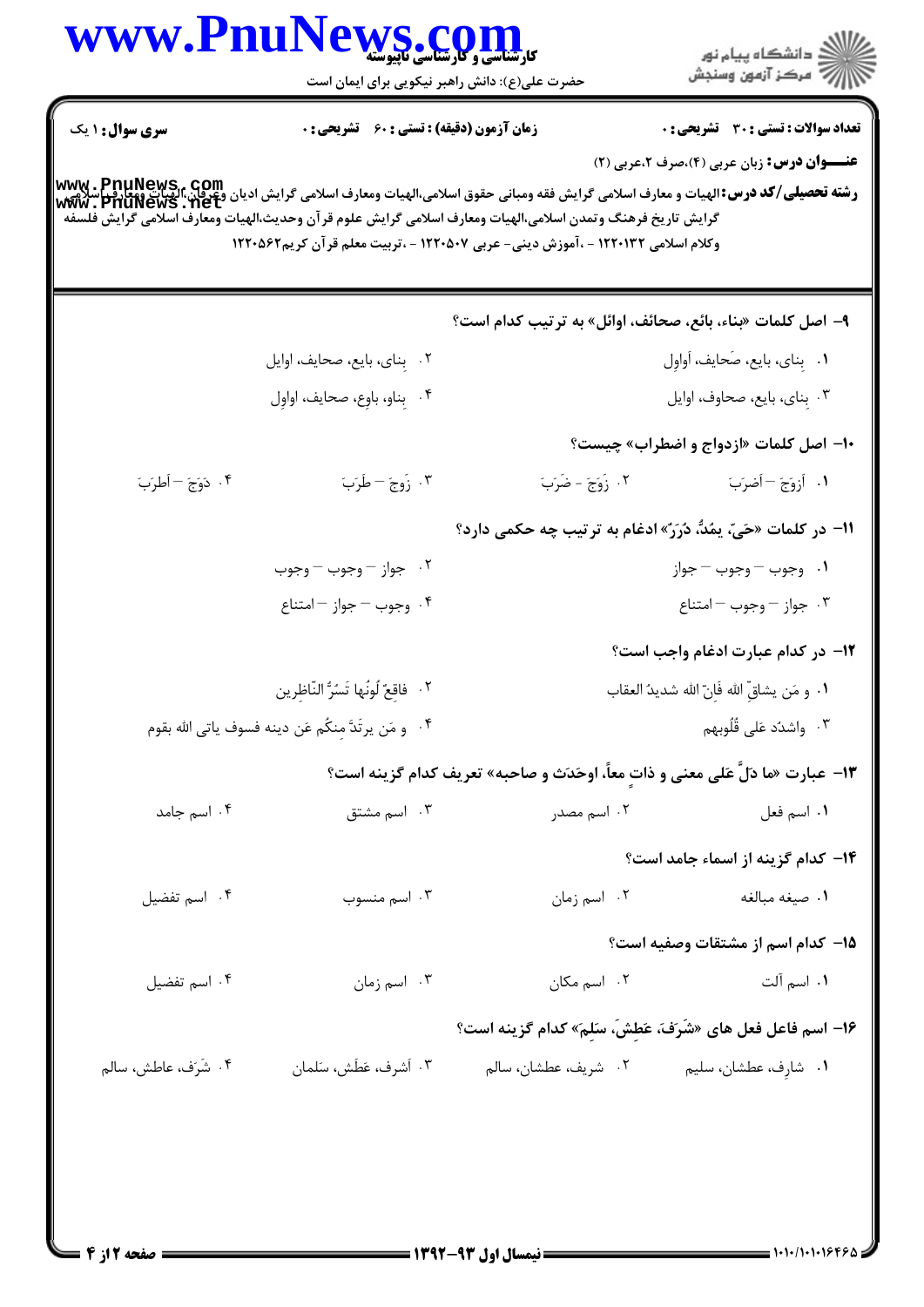| <b>سری سوال : ۱</b> یک<br>www . PnuNews,. com<br><b>رشته تحصیلی/کد درس:</b> الهیات و معارف اسلامی گرایش فقه ومبانی حقوق اسلامی،الهیات ومعارف اسلامی گرایش ادیان وعوان،الهیات ومعارف<br>Www . PnuNews . net<br>گرايش تاريخ فرهنگ وتمدن اسلامى،الهيات ومعارف اسلامى گرايش علوم قرآن وحديث،الهيات ومعارف اسلامى گرايش فلسفه | <b>زمان آزمون (دقیقه) : تستی : 60 ٪ تشریحی : 0</b> | وكلام اسلامي ١٢٢٠١٣٢ - ،آموزش ديني- عربي ١٢٢٠٥٠٧ - ،تربيت معلم قرآن كريم١٢٢٠٥٤٢ | <b>تعداد سوالات : تستي : 30 ٪ تشريحي : 0</b><br><b>عنـــوان درس:</b> زبان عربی (۴)،صرف ۲،عربی (۲)                 |
|--------------------------------------------------------------------------------------------------------------------------------------------------------------------------------------------------------------------------------------------------------------------------------------------------------------------------|----------------------------------------------------|---------------------------------------------------------------------------------|-------------------------------------------------------------------------------------------------------------------|
|                                                                                                                                                                                                                                                                                                                          |                                                    |                                                                                 |                                                                                                                   |
|                                                                                                                                                                                                                                                                                                                          |                                                    |                                                                                 |                                                                                                                   |
|                                                                                                                                                                                                                                                                                                                          |                                                    |                                                                                 | ۱۷– گزینه صحیح را مشخص نمائید.                                                                                    |
|                                                                                                                                                                                                                                                                                                                          |                                                    | ۱. اگر اسم فاعل به معنی ثبوت و لزوم باشد به عنوان صفت مشبهه شناخته می شود.      |                                                                                                                   |
|                                                                                                                                                                                                                                                                                                                          |                                                    |                                                                                 | ۰۲ صفت مشبّه از فعلهای لازم و متعدی ساخته می شود.                                                                 |
|                                                                                                                                                                                                                                                                                                                          |                                                    |                                                                                 | ۰۳ اسم فاعل همیشه بر وزن فاعل ساخته می شود.                                                                       |
|                                                                                                                                                                                                                                                                                                                          |                                                    |                                                                                 | ۰۴ اگر اسم فاعل مجرد از «ال» باشد عمل می کند.                                                                     |
|                                                                                                                                                                                                                                                                                                                          |                                                    |                                                                                 | ۱۸– در کدام عبارت اسم مفعول بکار رفته است.                                                                        |
| ۴. جاءَ رجلٌ جَريحٌ                                                                                                                                                                                                                                                                                                      | ۰۳ حجابٌ مسَتورٌ                                   | ٢. وعدٌ مأتِي                                                                   | ١. هذا نَذيرٌ                                                                                                     |
|                                                                                                                                                                                                                                                                                                                          |                                                    |                                                                                 | ۱ <del>۹</del> - در عبارت زیر گزینه <u>ناصحیح</u> کدام است؟                                                       |
| ۰۴ محمدٌ حسنُ الوجه                                                                                                                                                                                                                                                                                                      | ٣. محمدٌ حسنٌ وَجهُهُ                              | ٢. مُحمدٌ ضاربُ الأبِ                                                           | ٠١. مُحمدٌ مَضروبُ الأبِ                                                                                          |
|                                                                                                                                                                                                                                                                                                                          |                                                    |                                                                                 | <b>٢٠</b> - صفت مشبّه افعال «عَظُمَ و جَلَّ» كدام است؟                                                            |
| ۰۴ مُعَظُّم <sup>—</sup> مُجَلَّل                                                                                                                                                                                                                                                                                        | ٠٣ عَظيم - جَليل                                   | ٢. عاظِم – جَلال                                                                | ۰۱ عَظیم <sup>—</sup> جَلال                                                                                       |
|                                                                                                                                                                                                                                                                                                                          |                                                    |                                                                                 | <b>۲۱</b> – کدام گزینه اسم مکان دارد؟                                                                             |
| ۰۴ مِصعَد                                                                                                                                                                                                                                                                                                                | ۰۳ معراج                                           |                                                                                 | ٠١ مِرقاه مسموع المسموع المسموع المسموع المسموع المسموع المسموع المسموع المسموع المسموع المسموع المس              |
|                                                                                                                                                                                                                                                                                                                          |                                                    |                                                                                 | <b>۲۲</b> – کدام گزینه وزن اسم آلت دارد؟                                                                          |
| ۰۴ مَفعَل                                                                                                                                                                                                                                                                                                                | ۰۳ مَفعِل                                          |                                                                                 | ١. مَفعَلَه مسلم ٢. مِفعَل                                                                                        |
|                                                                                                                                                                                                                                                                                                                          |                                                    |                                                                                 |                                                                                                                   |
|                                                                                                                                                                                                                                                                                                                          | ٢. ۖ فَإِنّ الجنّهَ هي المأوى                      |                                                                                 | ۲۳– در کدام گزینه اسم آلت بکار رفته است؟                                                                          |
|                                                                                                                                                                                                                                                                                                                          | ۴ . ۖ قَد عَلم كلُّ أناسٍ مَشرَبَهُم               |                                                                                 | ١. ولَهُم مَقامِعٌ مِن حديد<br>۰۳ مَطارُ طهران خارج المدينه                                                       |
|                                                                                                                                                                                                                                                                                                                          |                                                    |                                                                                 |                                                                                                                   |
| ۰۴ محرّثه - مِكناس                                                                                                                                                                                                                                                                                                       | ۰۳ محرّث - مِكناس                                  |                                                                                 | <b>۲۴- اسم آلت افعال «حَرَثَ و کَنَسَ» به ترتیب کدام است؟</b><br>١. مِحراث – مِكنَسَه مسمع ٢٠ مِحرَثَه – مِكنَسَه |